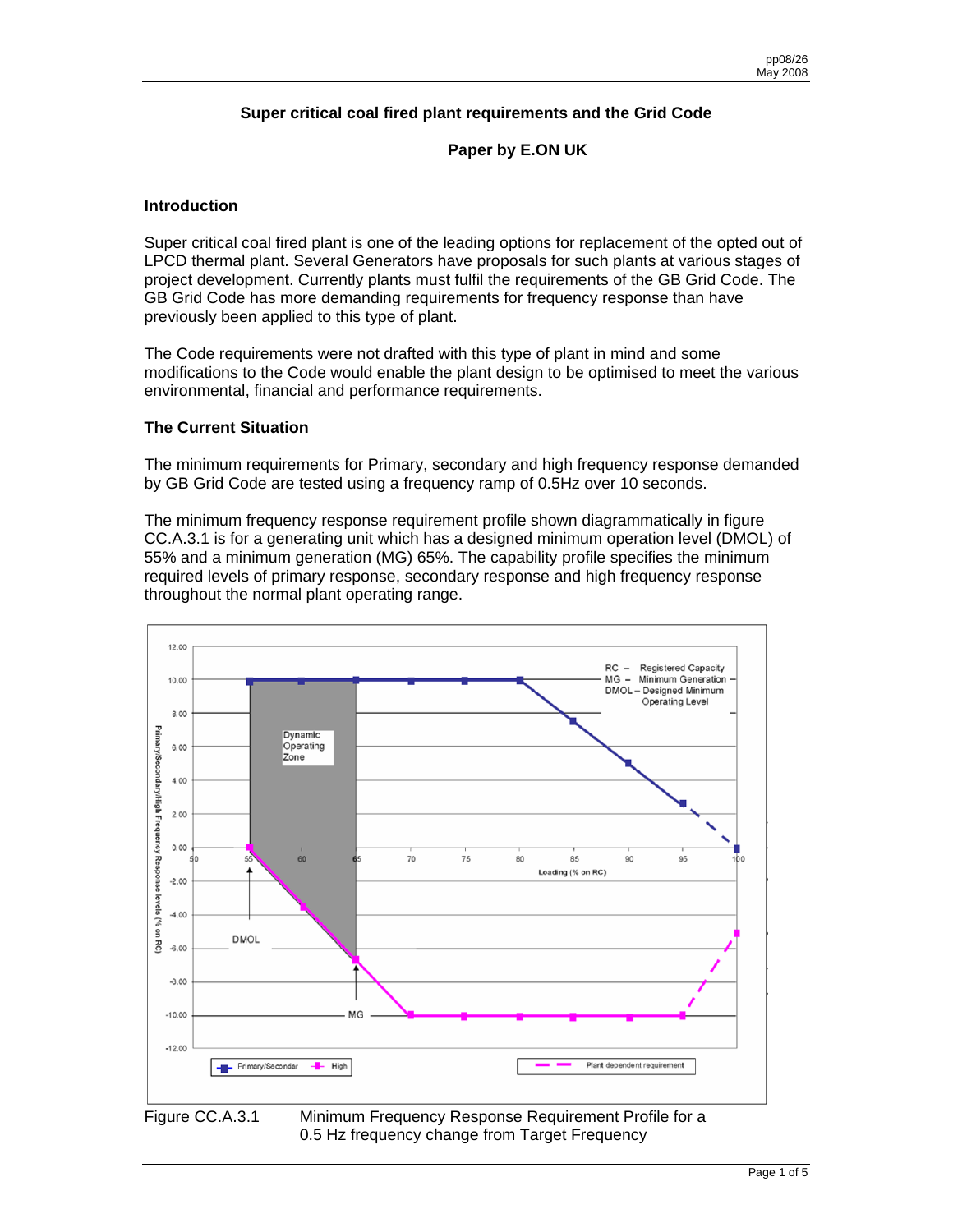These requirements have been devised with the performance of CCGT and current drum boiler sub critical steam plant in mind. At present the GB Grid Code frequency response requirements are fulfilled by operating the sub critical drum boiler at a fixed constant pressure and the turbine inlet valves throttled. The energy stored in the boiler is releasing opening the steam turbine throttle valves in order to provide primary response. The valves are closed to facilitate high frequency response and secondary response is provided by increasing firing.

# **Performance Issues for Super Critical Plant**

The super critical boiler does not have the energy storage advantages of the sub critical drum boiler. Current industry practice is to operate these plants on sliding pressure with throttle valves open. Frequency response is provided by interrupting the bled steam to the feed pre heating system, this technique is commonly known as condensate stop.

The super critical once-through is a very flexible boiler system since it offers optimum fuel flexibility and high efficiencies across a wide load range. This type of boiler also has an impressive loading rate giving distinct advantages for providing secondary response.





For the Supercritical boiler the designed minimum operation level (DMOL) can be significantly lower than current plant capabilities and 25% of MCR is a realistic figure. However once though operation is not possible until say 40% load, at which time increased loading rates are available.

The primary response capability (P) of a generating unit is the minimum increase in active power output between 10 and 30 seconds. For the -0.5Hz change in frequency there will be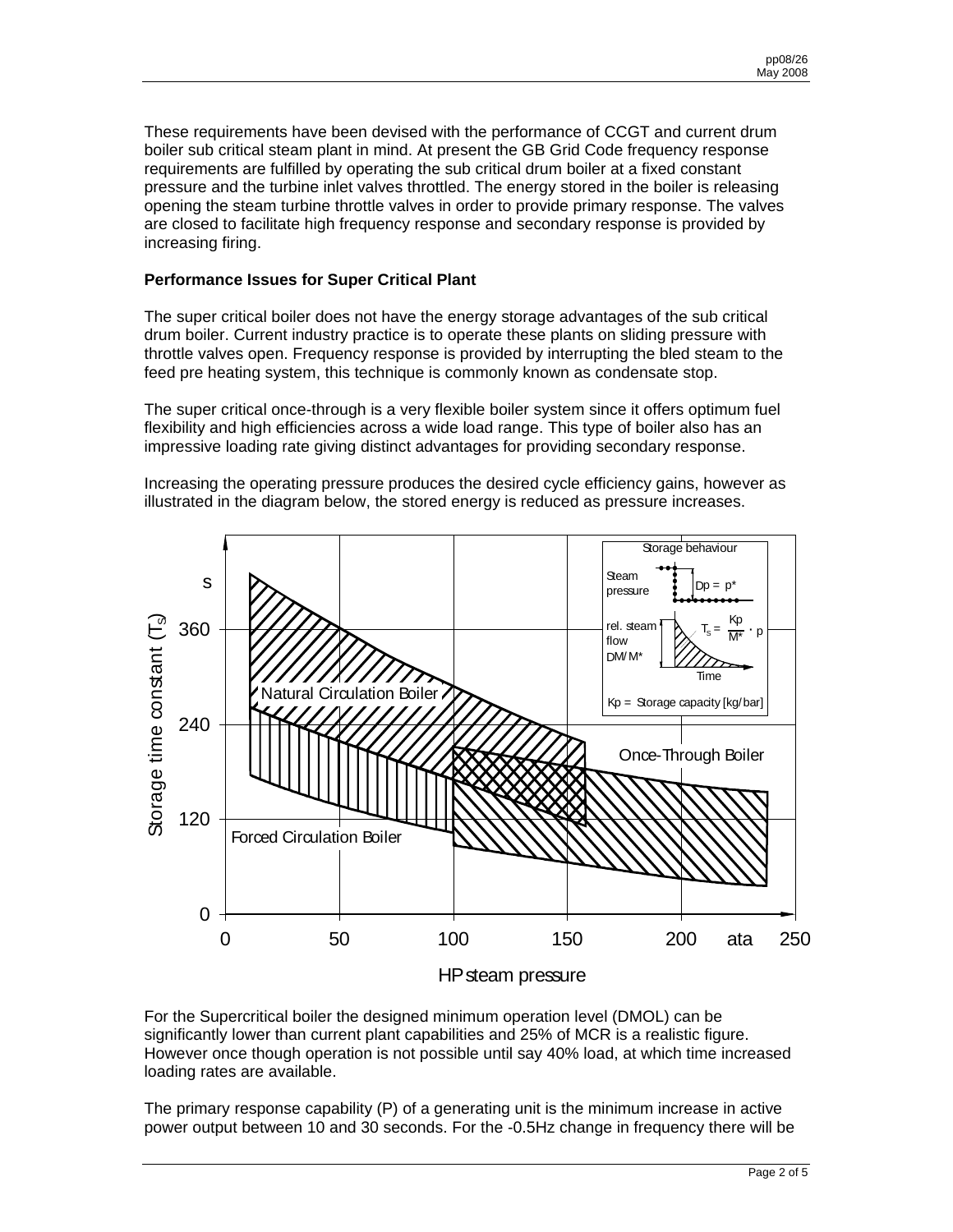load points where 10% response will not be possible and it is doubtful whether 10% could be reasonably achieved at all.

The secondary response capability (S) of a generating unit is the minimum increase in active power output between 30 seconds and 30 minutes. Loading rates are impressive after a time delay for the effect of increased firing to take effect. Providing adequate secondary response is not expected to be an issue.

The high frequency response capability (H) of a generating unit is the decrease in active power output of 10% required 10 seconds after +0.5Hz change in frequency. It is not anticipated that meeting this requirement will cause problems.

When a generating unit has responded to a significant frequency disturbance, its response capability must be fully restored as soon as technically possible. Full response capability should be restored no later than 20 minutes after the initial change of system frequency arising from the frequency disturbance.

## **Choice of Operating Mode**

Super critical power plants can be operated in constant-pressure operation, in sliding (variable) pressure operation and in modified sliding pressure operation (intermediary operation between constant and sliding pressure operations).

The modified sliding pressure operation combines the advantages of constant-pressure operation with those of the sliding pressure mode. The ability to activate the storage capacity of the boiler by opening the throttle valves is combined with the advantages of low lifetime consumption of the plant and high part load efficiency.

For the UCPTE Grid where the frequency response requirements are less stringent (2.5% MCR), the advantages of the sliding-pressure operation prevail. For the GB case of high demands on frequency response, the constant steam pressure operation or the modified sliding-pressure operation is a more realistic choice.

Unfortunately there is not sufficient stored energy available in the boiler to meet the GB Grid Code requirements using turbine throttling alone. The situation is more acute at high loads and additional measures will be required.

### **LP Extraction / Condensate stop**

Condensate stop can be regarded as a standard feature as it is generally regarded as the primary means of providing frequency response. It is particularly effective at high loads.

Turbine power is increased by interrupting the flow of bled steam to the LP feed pre heating system. Preheated condensate is provided from storage tanks and the interrupted flow accumulates in the condenser.

### **HP Extraction / Feed-water Stop**

Turbine power is increased by interrupting the flow of bled steam to the HP feed heating system. This is achieved by dividing the feed-water into a partial flow which is preheated and a second partial flow, which bypasses the HP feed heaters and is then re-mixed with the preheated flow.

This HP Extraction / Feed-water stop system causes thermal stress in the boiler and should be avoided for primary response. There is the possibility that the temperature transients that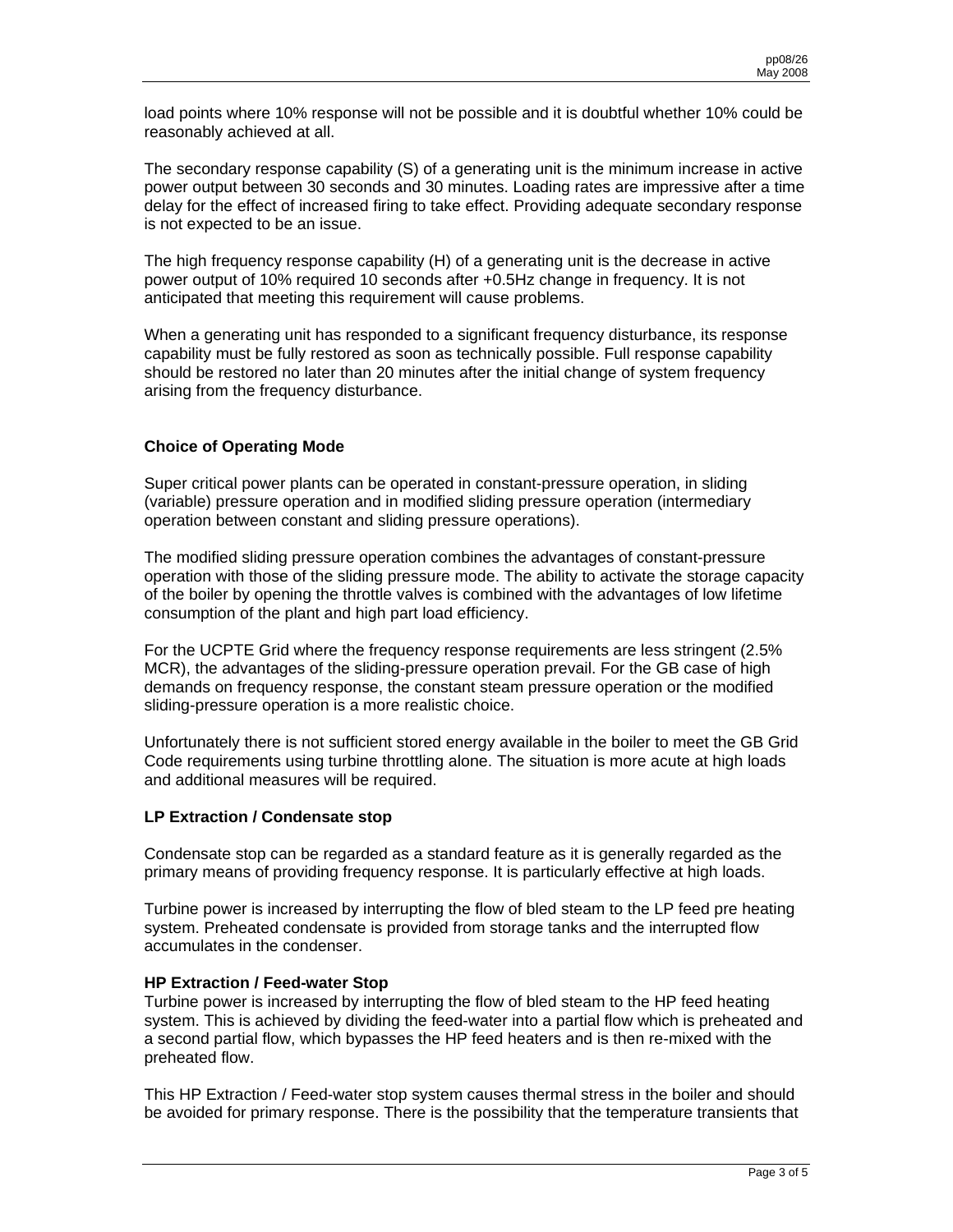would occur could trip the generating unit. The operating time required to use this feature with acceptable safeguards would be too slow for to be an advantage for primary response.

### **Increasing the output of the boiler**

Impressive loading rates of 5%/minute are available from this type of boiler. However the reaction time of the firing system is approximately 35 seconds. The response time can be improved by firing the boiler on oil or gas directly triggered by falling frequency.

#### **Consideration of Other Methods**

There are of course a multitude of additional methods of providing the extra energy required, it is simply a matter of finding an energy store that can be converted into electricity in 10 seconds. Energy storage could be kinetic energy in a flywheel, heat in a steam accumulator, or chemical energy in a battery for example. Whilst these could be regarded as available technologies they have not previously been applied to this problem and would therefore pose an unreasonable increase in risk to the project.

### **Project Financing and Risk**

The next coal fired power station to be constructed in the UK will be the first since Drax stage 2. It will be a major undertaking with associated project risks. In order to keep such risks under control it is important to select plant that has a proven track record. Unfortunately, experience of using supercritical coal fired plant in the way the Grid Code requires is unprecedented and there is very little practical experience to draw on. This introduces several unexpected risks to the project.

The many measures required have not been tested by operational experience. There is a real risk that relying on several untried techniques in combination could result in a shortfall and non compliant performance. The techniques employed produce temperature and pressure excursions that will reduce the life of the plant and without operational experience the effect of this is difficult to predict.

The addition of carbon capture technology particularly is going to present new challenges as it will interact with the plant's frequency response capability.

Although the supercritical boiler is an established technology the current Grid Code requirements do not allow generators to purchase plant of proven performance and this has a number of negative influences. The power industry is facing a period of expansion, order books are full and power plant builders can afford to be choosy about which projects they participate in. The current rules are presenting these projects with an increased project risk that could adversely affect the business case, resulting in suppliers simply not making the investment in new coal fired plant. Manufacturers are unable and unwilling to give performance guarantees or even to supply plant where there are uncertainties about their ability to meet the requirements

To keep project risks under control it is proposed that plant designers should be able to select plant from the market which has a reasonable chance of demonstrating proven performance which can be guaranteed by the manufacturer.

#### **Proposed Areas Where Changes to the Grid Code Could be Considered**

We suggest that a working group could be asked to consider the following:-

- Revised Definition to Facilitate Averaging
- Lower Requirement at Lower Load
- Variable Performance Requirement
- [Variable Pricing Structure may be a BSSG/CUSC issue?]